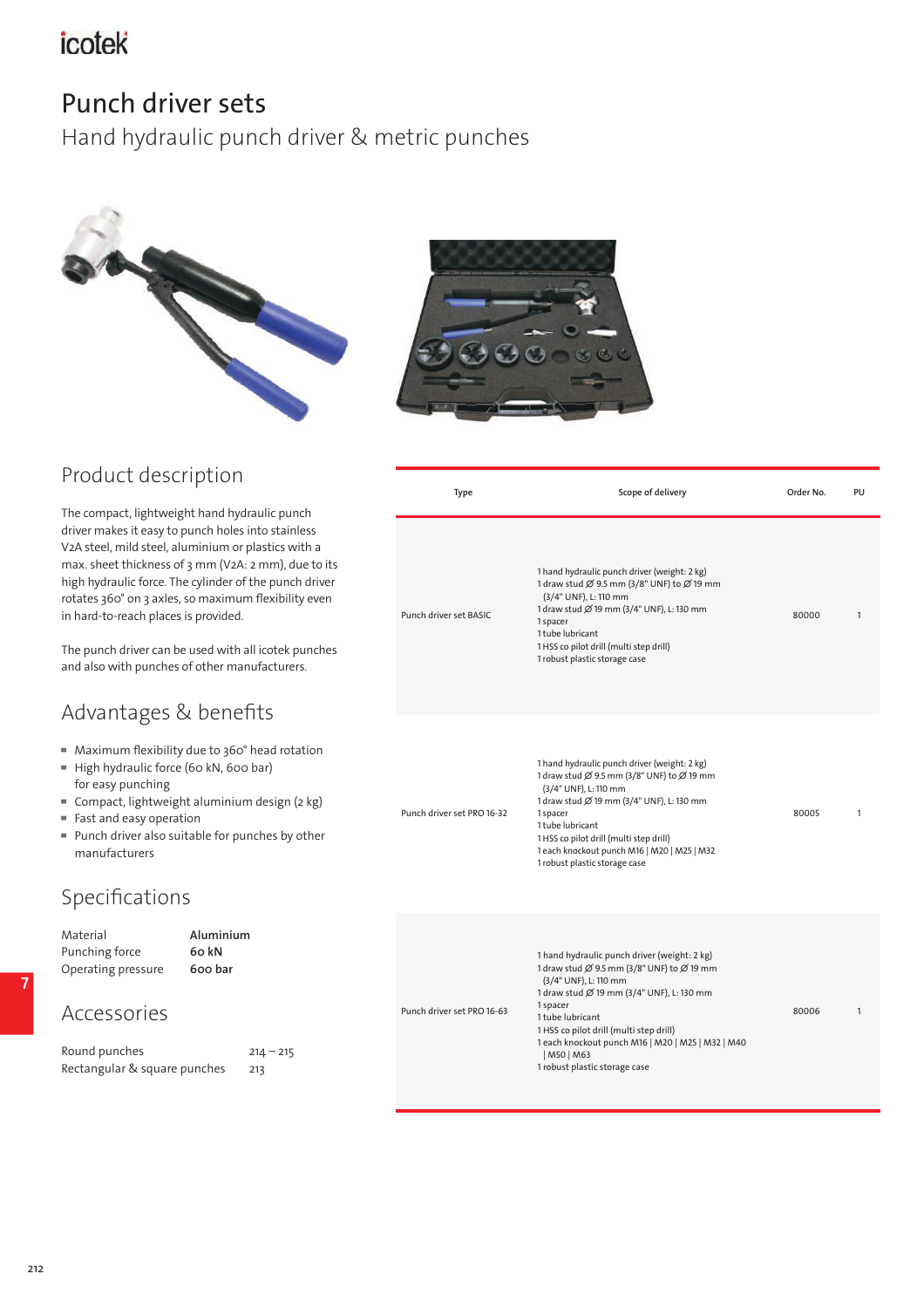# Rectangular & square punches

sized for heavy multi-pin industrial connectors & icotek cable entry systems





Rectangular and square punches and dies make it easy to punch holes into stainless steel (V2A versions), mild steel, aluminium or plastics with a max. sheet thickness of 2 mm. Available for cut-outs sizes of 10-, 16-, and 24- multi-pin heavy industrial connectors and also for numerous special cut-outs. Therefore, the punches are suitable for most icotek cable entry systems. Centre punches are integrated in the die for exact drilling of mounting holes.

The punches are for hydraulic operation only.

## Advantages & benefits

- Centre punches for exact drilling of mounting holes
- Robust plastic storage case
- Suitable for hand hydraulic punch driver by icotek and other manufacturers

## Specifications

Material **Steel, hardened and burnished**

### Scope of delivery

Punch, die and draw stud, robust plastic storage case

#### Compatible with

Hydraulic punch driver 212



| Type                                   | Cut-out size | Max. sheet thick-<br>ness | For cut-out of<br>connector | Order No. | PU           |
|----------------------------------------|--------------|---------------------------|-----------------------------|-----------|--------------|
| Punch 22x45                            | 22 x 45 mm   | 2 mm                      |                             | 80059     | $\mathbf{1}$ |
| Punch 92x92                            | 92 x 92 mm   | 2mm                       |                             | 80060     | $\mathbf{1}$ |
| Punch 125x125                          | 125 x 125 mm | 2 mm                      |                             | 80063     | 1            |
| Punch 66x112                           | 66 x 112 mm  | 2 mm                      |                             | 80061     | $\mathbf 1$  |
| Punch E2                               | 24 x 43 mm   | 2 mm                      |                             | 80055     | $\mathbf{1}$ |
| Punch E3                               | 24 x 65mm    | $2 \, \text{mm}$          |                             | 80056     | $\mathbf 1$  |
| Punch E4                               | 24 x 86mm    | 2 mm                      |                             | 80057     | $\mathbf{1}$ |
| Punch E5                               | 24 x 112mm   | 2mm                       |                             | 80058     | $\mathbf 1$  |
| Punch 6                                | 36 x 52 mm   | 2mm                       | 6-pin                       | 80062     | $\mathbf 1$  |
| Punch 6<br>for stainless steel V2A     | 36 x 52 mm   | 2mm                       | 6-pin                       | 80149     | $\mathbf 1$  |
| Punch B                                | 46 x 46 mm   | 2 mm                      |                             | 80050     | $\mathbf 1$  |
| Punch B<br>for stainless steel V2A     | 46 x 46 mm   | 2 mm                      |                             | 80150     | $\mathbf 1$  |
| Punch 10                               | 36 x 65 mm   | 2 mm                      | 10-pin                      | 80051     | $\mathbf{1}$ |
| Punch 10<br>for stainless steel V2A    | 36 x 65 mm   | 2 mm                      | 10-pin                      | 80151     | $\mathbf 1$  |
| Punch 16                               | 36 x 86 mm   | 2 mm                      | 16-pin                      | 80052     | $\mathbf{1}$ |
| Punch 16<br>for stainless steel V2A    | 36 x 86 mm   | 2 mm                      | 16-pin                      | 80152     | $\mathbf{1}$ |
| Punch 24                               | 36 x 112 mm  | 2 mm                      | 24-pin                      | 80053     | $\mathbf{1}$ |
| Punch 24<br>for stainless steel V2A    | 36 x 112 mm  | 2 mm                      | 24-pin                      | 80153     | $\mathbf 1$  |
| Punch 24-XL                            | 46 x 112 mm  | 2 mm                      | 24-pin                      | 80054     | $\mathbf 1$  |
| Punch 24-XL<br>for stainless steel V2A | 46 x 112 mm  | 2 mm                      | 24-pin                      | 80154     | $\mathbf 1$  |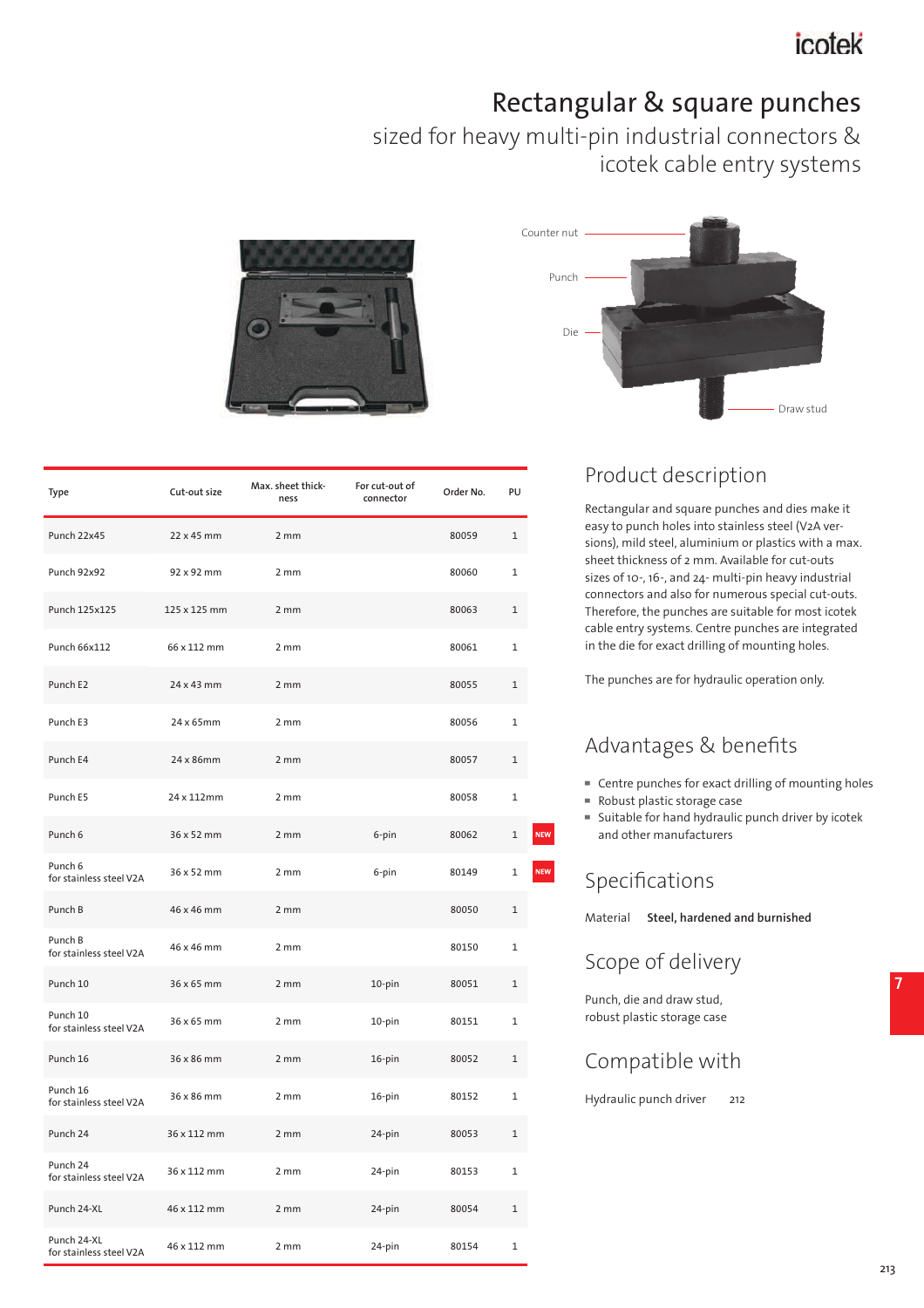# icotek

# Round punches

for cut-outs PG 16, M16 - M85



## Product description

Self-centering knockout punches for stainless steel (V2A versions), mild steel, aluminium and plastic walls with max. sheet thickness of 3 mm (V2A: max. 2 mm). Punches available for cut-outs PG 16, M16, M20, M25, M32, M40, M50, M63, M75 and M85. Cut-outs for icotek split cable glands and round cable entry plates can be punched.

The special cutting geometry of the punch reduces the cutting pressure and therefore the required effort. The punch splits slugs into several pieces (type related)\* for easy slug removal. For installation of round switches icotek offers a PG 16 punch with an integrated 3 mm twist protection notch.

The punches are designed for manual and hydraulic operation.

## Advantages & benefits

- Multiple splitting punches for easier slug removal / for easy punching
- Suitable with hand hydraulic punch driver by icotek or other manufacturers

#### Specifications

**7**

Material **Steel, hardened and burnished**

### Scope of delivery

Punch and die (without draw stud)

### Compatible with

Hydraulic punch driver 212



Punch set M16 - M63 **Order No. 80007**

| Type                                   | Cut-out diameter | Max. sheet<br>thickness     | Thread $\emptyset$ | Order No. | PU           |
|----------------------------------------|------------------|-----------------------------|--------------------|-----------|--------------|
| Punch set<br>$M16 - M63$               | $16.2 - 63.5$ mm | $2 \text{ mm}/3 \text{ mm}$ | 9.5 mm/19 mm       | 80007     | $\mathbf{1}$ |
| Punch M16                              | 16.2 mm          | $2 \, \text{mm}$            | 9.5 mm             | 80020     | 1            |
| Punch M16**<br>for stainless steel V2A | 16.2 mm          | 2 mm                        | 9.5 mm             | 80120     | $\mathbf{1}$ |
| Punch M20                              | 20.4 mm          | 2mm                         | 9.5 mm             | 80021     | 1            |
| Punch M20**<br>for stainless steel V2A | 20.4 mm          | $2 \, \text{mm}$            | $9.5$ mm           | 80121     | $\mathbf{1}$ |
| Punch M25                              | 25.4 mm          | $2 \, \text{mm}$            | $9.5$ mm           | 80022     | 1            |
| Punch M25**<br>for stainless steel V2A | 25.4 mm          | $2 \, \text{mm}$            | $9.5 \text{ mm}$   | 80122     | $\mathbf{1}$ |
| Punch M32                              | 32.5 mm          | 3 mm                        | $19$ mm            | 80023     | 1            |
| Punch M32<br>for stainless steel V2A   | 32.5 mm          | 2mm                         | $19$ mm            | 80123     | $\mathbf{1}$ |
| Punch M40                              | 40.5 mm          | 3mm                         | $19 \, \text{mm}$  | 80024     | $\mathbf{1}$ |
| Punch M40<br>for stainless steel V2A   | 40.5 mm          | 2mm                         | 19 mm              | 80124     | $\mathbf{1}$ |
| Punch M50                              | 50.5 mm          | 3 mm                        | $19$ mm            | 80025     | $\mathbf{1}$ |
| Punch M50<br>for stainless steel V2A   | 50.5 mm          | 2mm                         | $19 \, \text{mm}$  | 80125     | $\mathbf{1}$ |

\*\*Draw stud (Order No. 80210) is required.